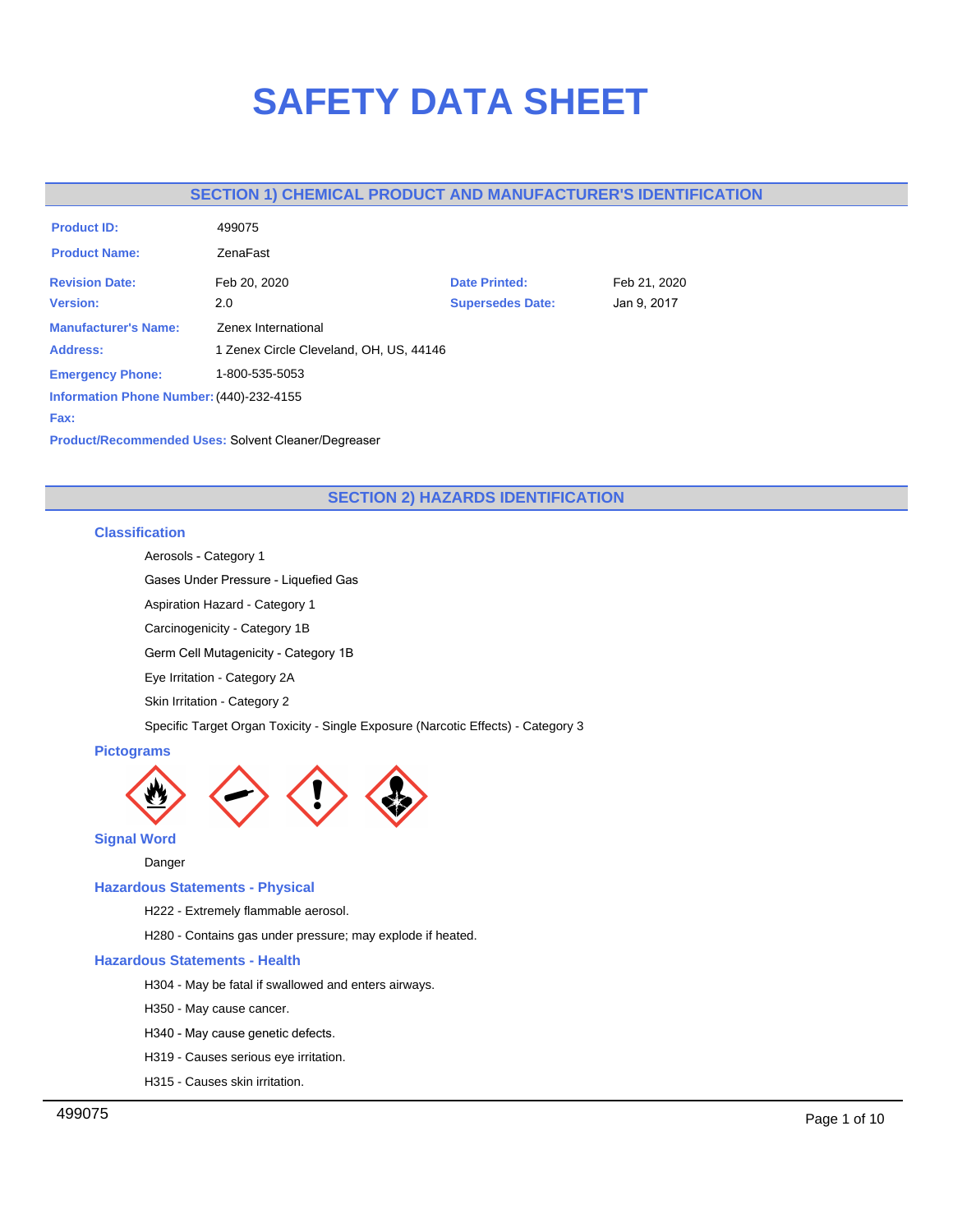H336 - May cause drowsiness or dizziness.

#### **Precautionary Statements - General**

- P101 If medical advice is needed, have product container or label at hand.
- P102 Keep out of reach of children.
- P103 Read label before use.

#### **Precautionary Statements - Prevention**

- P210 Keep away from heat, hot surfaces, sparks, open flames and other ignition sources. No smoking.
- P211 Do not spray on an open flame or other ignition source.
- P251 Do not pierce or burn, even after use.
- P201 Obtain special instructions before use.
- P202 Do not handle until all safety precautions have been read and understood.
- P280 Wear protective gloves, protective clothing, eye protection and face protection.
- P264 Wash hands thoroughly after handling.
- P261 Avoid breathing mist, vapors or spray.
- P271 Use only outdoors or in a well-ventilated area.

#### **Precautionary Statements - Response**

- P301 + P310 IF SWALLOWED: Immediately call a POISON CENTER or doctor.
- P331 Do NOT induce vomiting.
- P308 + P313 IF exposed or concerned: Get medical attention.

P305 + P351 + P338 - IF IN EYES: Rinse cautiously with water for several minutes. Remove contact lenses, if present and easy to do. Continue rinsing.

- P337 + P313 If eye irritation persists: Get medical attention.
- P302 + P352 IF ON SKIN: Wash with plenty of soap and water.
- P362 + P364 Take off contaminated clothing and wash it before reuse.
- P332 + P313 If skin irritation occurs: Get medical attention.
- P304 + P340 IF INHALED: Remove person to fresh air and keep comfortable for breathing.
- P312 Call a POISON CENTER or doctor if you feel unwell.

## **Precautionary Statements - Storage**

- P410 + P412 Protect from sunlight. Do not expose to temperatures exceeding 50°C / 122°F.
- P403 + P405 Store in a well-ventilated place. Store locked up.

## **Precautionary Statements - Disposal**

P501 - Dispose of contents and container in accordance with local, regional, national and international regulations.

| <b>SECTION 3) COMPOSITION, INFORMATION ON INGREDIENTS</b> |                                         |               |  |  |
|-----------------------------------------------------------|-----------------------------------------|---------------|--|--|
| <b>CAS</b>                                                | <b>Chemical Name</b>                    | % By Weight   |  |  |
| 0000142-82-5                                              | n-Heptane                               | 18% - 30%     |  |  |
| 0426260-76-6                                              | Heptane, branched, cyclic and linear    | 14% - 23%     |  |  |
| 0064742-49-0                                              | Naphtha (petroleum), hydrotreated light | $11\% - 24\%$ |  |  |
| 0064742-89-8                                              | Aliphatic, light hydrocarbon solvent    | $11\% - 24\%$ |  |  |
| 0000064-17-5                                              | Ethyl Alcohol                           | $3% - 6%$     |  |  |
| 0000067-63-0                                              | Isopropyl Alcohol                       | $3% - 6%$     |  |  |
| 0000124-38-9                                              | Carbon Dioxide                          | $2\% - 4\%$   |  |  |

Specific chemical identity and/or exact percentage (concentration) of the composition has been withheld to protect confidentiality.

## **SECTION 4) FIRST-AID MEASURES**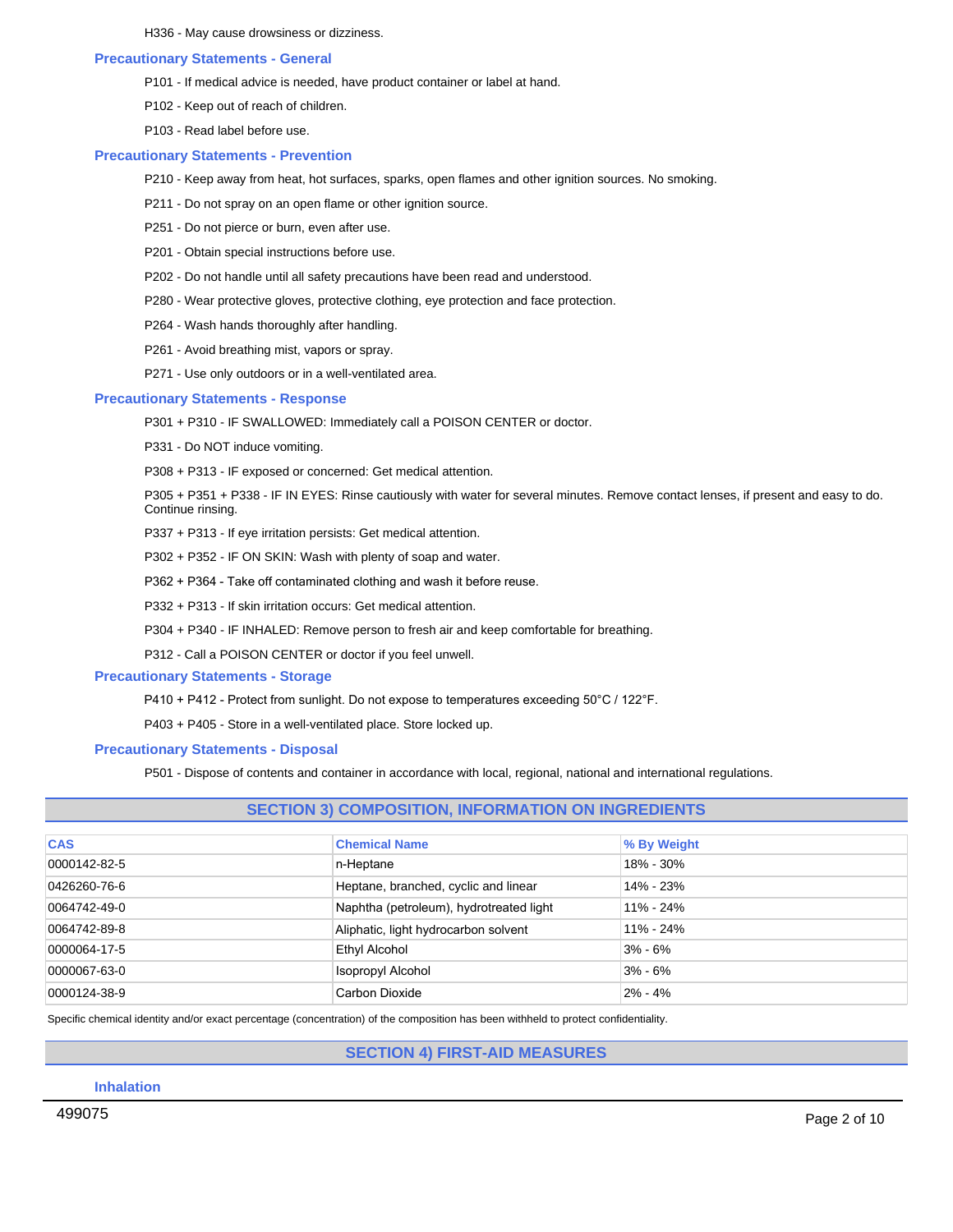Remove source of exposure or move person to fresh air and keep comfortable for breathing.

IF exposed/If you feel unwell/If concerned: Call a POISON CENTER or doctor.

Eliminate all ignition sources if safe to do so.

#### **Eye Contact**

Remove source of exposure or move person to fresh air. Rinse eyes cautiously with lukewarm, gently flowing water for several minutes, while holding the eyelids open. Remove contact lenses, if present and easy to do. Continue rinsing for a duration of 15-20 minutes. Take care not to rinse contaminated water into the unaffected eye or onto the face. If eye irritation persists: Get medical advice/attention.

#### **Skin Contact**

Take off contaminated clothing, shoes and leather goods (e.g. watchbands, belts). Wash with plenty of lukewarm, gently flowing water for a duration of 15-20 minutes. If skin irritation occurs: Get medical advice/attention. Wash contaminated clothing before reuse.

IF exposed or concerned: Get medical advice/attention.

#### **Ingestion**

Immediately call a POISON CENTER or doctor. Do NOT induce vomiting. If vomiting occurs naturally, lie on your side, in the recovery position.

#### **Most Important Symptoms/Effects, Acute and Delayed**

#### No data available.

#### **Indication of Immediate Medical Attention and Special Treatment Needed**

No data available.

**SECTION 5) FIRE-FIGHTING MEASURES**

#### **Suitable Extinguishing Media**

Dry chemical, foam, carbon dioxide. Water spray may be useful in minimizing or dispersing vapors and to protect personnel. Carbon dioxide can displace oxygen. Use caution when applying carbon dioxide in confined spaces. Simultaneous use of foam and water on the same surface is to be avoided as water destroys the foam. Sand or earth may be used for small fires only. Do not direct a solid stream of water or foam into hot, burning pools. This may result in frothing and increased fire intensity.

#### **Unsuitable Extinguishing Media**

#### None known.

#### **Specific Hazards in Case of Fire**

Contents under pressure. Keep away from ignition sources and open flames. Exposure of containers to extreme heat and flames can cause them to rupture often with violent force. Product is highly flammable and forms explosive mixtures with air, oxygen, and all oxidizing agents. Vapors are heavier than air and may travel along surfaces to remote ignition sources and flash back.

During a fire, irritating and highly toxic gases may be generated during combustion or decomposition. High temperatures can cause sealed containers to rupture due to a build up of internal pressures. Cool with water.

Empty Containers retain product residue which may exhibit hazards of material; therefore do not pressurize, cut, glaze, weld or use for any other purposes.

Container could potentially burst or be punctured upon mechanical impact, releasing flammable vapors.

#### **Fire-Fighting Procedures**

Isolate immediate hazard area and keep unauthorized personnel out. Stop spill/release if it can be done safely. Move undamaged containers from immediate hazard area if it can be done safely. Water spray may be useful in minimizing or dispersing vapors and to protect personnel. Water may be ineffective but can be used to cool containers exposed to heat or flame. Caution should be exercised when using water or foam as frothing may occur, especially if sprayed into containers of hot, burning liquid.

Dispose of fire debris and contaminated extinguishing water in accordance with official regulations.

#### **Special Protective Actions**

Wear protective pressure self-contained breathing apparatus (SCBA) and full turnout gear.

## **SECTION 6) ACCIDENTAL RELEASE MEASURES**

#### **Emergency Procedure**

ELIMINATE all ignition sources (no smoking, flares, sparks or flames in immediate area). Do not touch or walk through spilled material. Isolate hazard area and keep unnecessary people away. Remove all possible sources of ignition in the surrounding area. Notify authorities if any exposure to the general public or the environment occurs or is likely to occur.

If spilled material is cleaned up using a regulated solvent, the resulting waste mixture may be regulated.

#### **Recommended Equipment**

Wear liquid tight chemical protective clothing in combination with positive pressure self-contained breathing apparatus (SCBA).

## **Personal Precautions**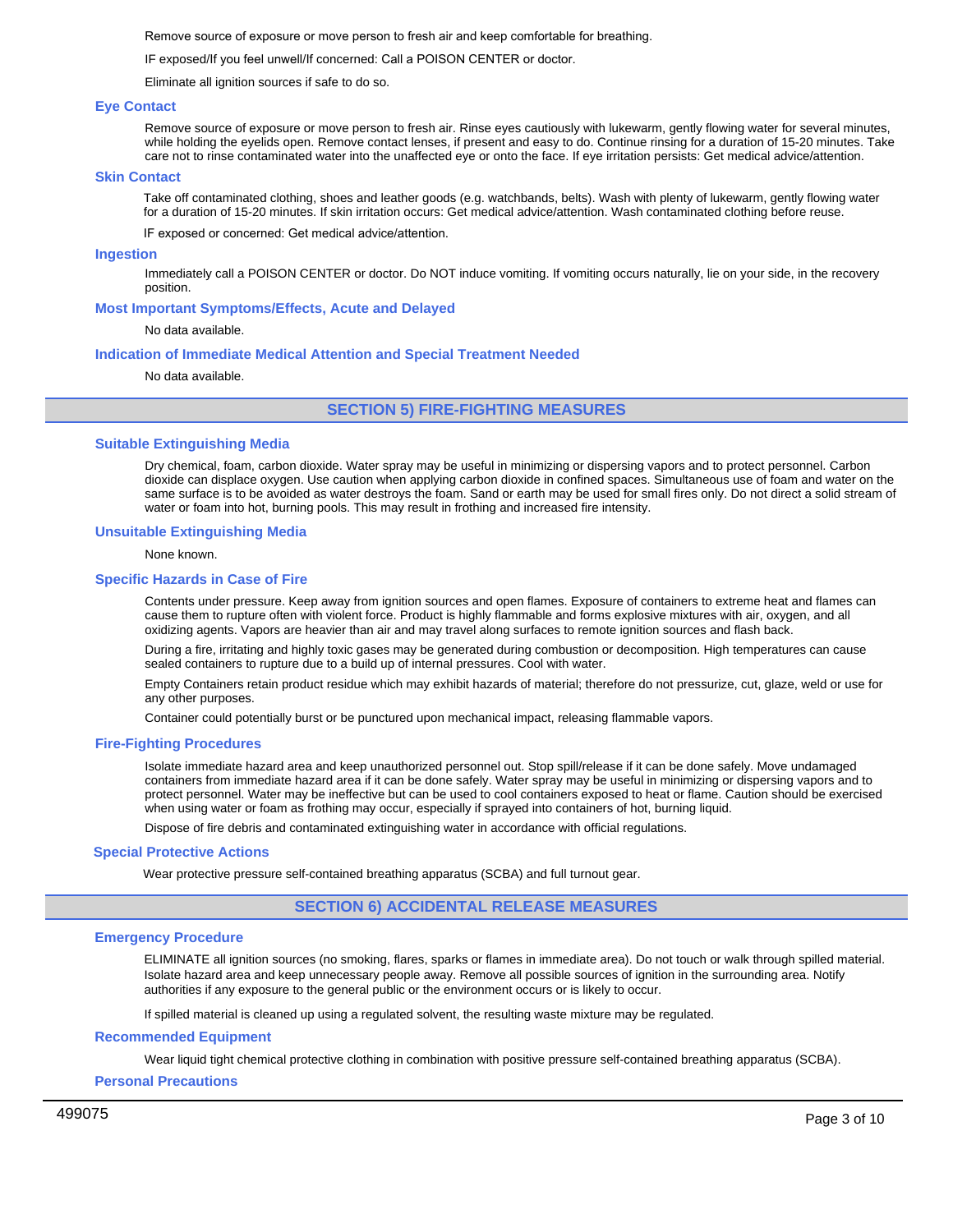Avoid breathing vapor. Avoid contact with skin, eye or clothing. ELIMINATE all ignition sources (no smoking, flares, sparks, or flames in immediate area). Do not touch damaged containers or spilled materials unless wearing appropriate protective clothing.

#### **Environmental Precautions**

Stop spill/release if it can be done safely. Prevent spilled material from entering sewers, storm drains, other unauthorized drainage systems and natural waterways by using sand, earth, or other appropriate barriers.

#### **Methods and Materials for Containment and Cleaning up**

Absorb liquids in vermiculite, dry sand, earth, or similar inert material and deposit in sealed containers for disposal.

## **SECTION 7) HANDLING AND STORAGE**

#### **General**

Wash hands after use. Do not get in eyes, on skin or on clothing. Do not breathe vapors or mists. Use good personal hygiene practices. Eating, drinking and smoking in work areas is prohibited. Remove contaminated clothing and protective equipment before entering eating areas.

Eyewash stations and showers should be available in areas where this material if used and stored.

#### **Ventilation Requirements**

Use only with adequate ventilation to control air contaminants to their exposure limits. The use of local ventilation is recommended to control emissions near the source.

## **Storage Room Requirements**

Do not cut, drill, grind, weld or perform similar operations on or near containers. Do not pressurize containers to empty them. Store at temperatures below 120°F.

## **SECTION 8) EXPOSURE CONTROLS/PERSONAL PROTECTION**

#### **Eye Protection**

Wear eye protection with side shields or goggles. Wear indirect-vent, impact and splash resistant goggles when working with liquids. If additional protection is needed for entire face, use in combination with a face shield.

#### **Skin Protection**

Use of gloves approved to relevant standards made from the following materials may provide suitable chemical protection: PVC, neoprene or nitrile rubber gloves. Suitability and durability of a glove is dependent on usage, e.g. frequency and duration of contact, chemical resistance of glove material, glove thickness, dexterity. Always seek advice from glove suppliers. Contaminated gloves should be replaced. Use of an apron and over-boots of chemically impervious materials such as neoprene or nitrile rubber is recommeded to avoid skin sensitization. The type of protective equipment must be selected according to the concentration and amount of the dangerous substance at the specific workplace. Launder soiled clothes or properly dispose of contaminated material, which cannot be decontaminated.

#### **Respiratory Protection**

If engineering controls do not maintain airborne concentrations to a level which is adequate to protect worker, a respiratory protection program that meets or is equivalent to OSHA 29 CFR 1910.134 and ANSI Z88.2 should be followed. Check with respiratory protective equipment suppliers.

#### **Appropriate Engineering Controls**

Provide exhaust ventilation or other engineering controls to keep the airborne concentrations of vapors below their respective threshold limit value.

| <b>Chemical</b><br><b>Name</b>                | <b>TWA</b><br><b>OSHA</b><br>(mg/m3) | <b>OSHA TWA</b><br>(ppm) | <b>OSHA STEL</b><br>(mg/m3) | <b>OSHA</b><br><b>Carcinogen</b> | <b>OSHA Skin</b><br>designation | <b>OSHA Tables</b><br>(Z1, Z2, Z3) | <b>ACGIH TWA</b><br>(mg/m3)                                 | <b>ACGIH TWA</b><br>(ppm) |
|-----------------------------------------------|--------------------------------------|--------------------------|-----------------------------|----------------------------------|---------------------------------|------------------------------------|-------------------------------------------------------------|---------------------------|
| Aliphatic,<br>Light<br>Hydrocarbon<br>Solvent | 2000                                 | 500                      |                             |                                  |                                 |                                    | [(L)[N159](L)<br>[N800]]; [5 (I)<br>[N159]5 (I)<br>[N800]]; | (L)[N159](L)<br>[N800]    |
| Benzene                                       |                                      | 1 $(a) / 25$ ceiling     |                             |                                  |                                 | 1                                  |                                                             | 0.5                       |
| Carbon Dioxide                                | 9000                                 | 5000                     |                             |                                  |                                 | 1                                  |                                                             | 5000                      |
| Cumene                                        | 245                                  | 50                       |                             |                                  | и                               | 1                                  |                                                             | 50                        |
| Ethyl Alcohol                                 | 1900                                 | 1000                     |                             |                                  |                                 | 1                                  |                                                             |                           |
| Ethylbenzene                                  | 435                                  | 100                      |                             |                                  |                                 | 1                                  |                                                             | 20                        |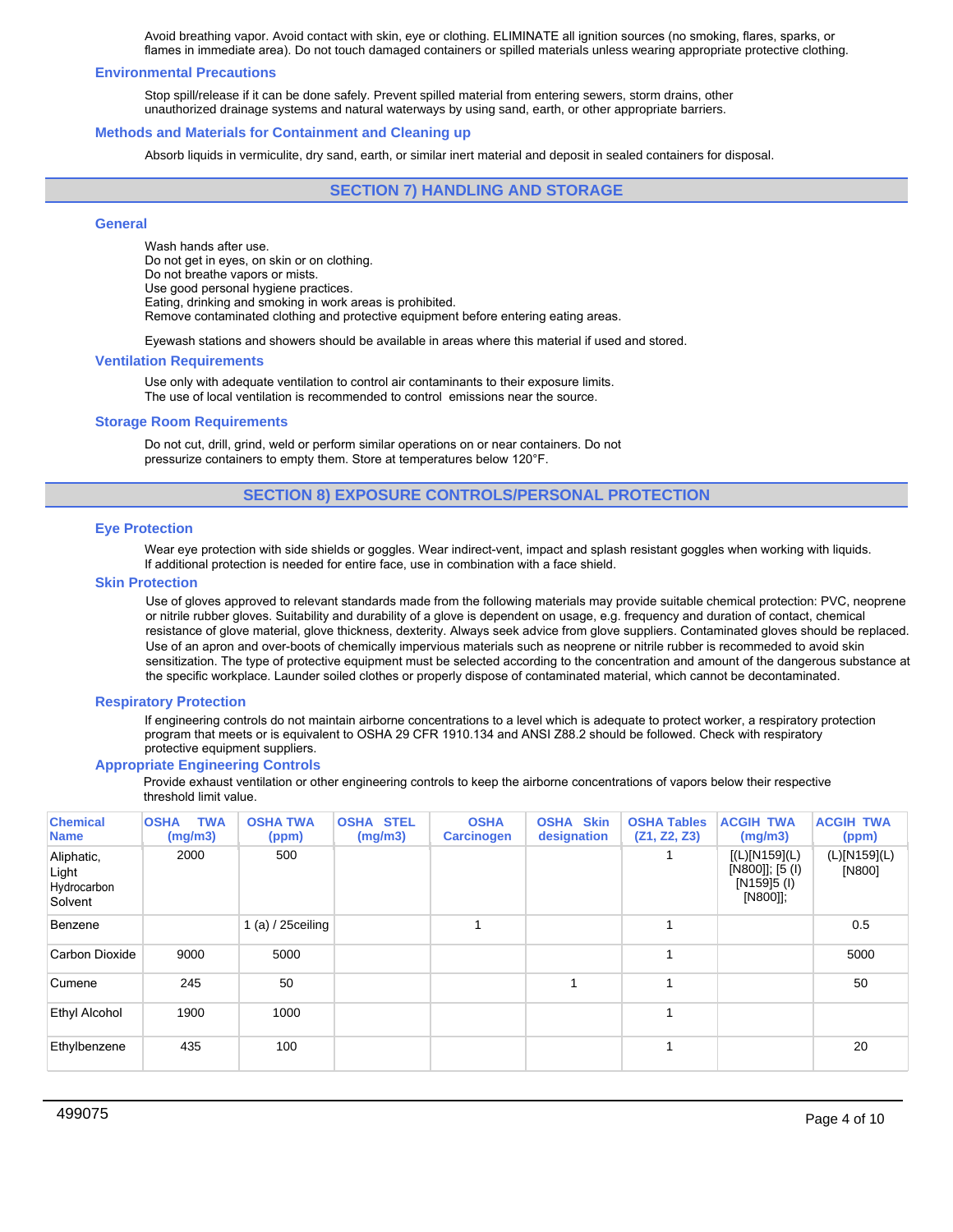| Isopropyl<br>Alcohol                       | 980  | 400                     |  |     |                 | 200 |
|--------------------------------------------|------|-------------------------|--|-----|-----------------|-----|
| Naphthalene                                | 50   | 10                      |  |     |                 | 10  |
| n-Heptane                                  | 2000 | 500                     |  |     |                 | 400 |
| Toluene                                    | 0.2  | 200 (a)/ 300<br>ceiling |  | 1,2 |                 | 20  |
| Naphtha (petroleum),<br>hydrotreated light | 2000 | 500                     |  |     | [(L)]; [5 (I)]; | (L) |

| <b>Chemical</b><br><b>Name</b>                | NIOSH STEL<br>(ppm) | <b>ACGIH STEL</b><br>(mg/m3) | <b>ACGIH STEL</b><br>(ppm) | <b>ACGIH</b><br><b>Carcinogen</b>                   | <b>ACGIH</b><br><b>TLV Basis</b>                           | <b>ACGIH</b><br><b>Notations</b>                    | NIOSH TWA<br>(mg/m3) | NIOSH TWA<br>(ppm) |
|-----------------------------------------------|---------------------|------------------------------|----------------------------|-----------------------------------------------------|------------------------------------------------------------|-----------------------------------------------------|----------------------|--------------------|
| Aliphatic,<br>Light<br>Hydrocarbon<br>Solvent |                     |                              |                            | [A2[N159]A2<br>[N800]]; [A4<br>[N159]A4<br>[N800]]; | URT irr<br>[N159]URT irr<br>[N800]                         | [A2[N159]A2<br>[N800]]; [A4<br>[N159]A4<br>[N800]]; |                      |                    |
| Benzene                                       | 1 <sub>c</sub>      |                              | 2.5                        | A <sub>1</sub>                                      | Leukemia                                                   | Skin; A1; BEI                                       |                      | 0.1c               |
| Carbon Dioxide                                | 30000               |                              | 30000                      |                                                     | Asphyxia                                                   |                                                     | 9000                 | 5000               |
| Cumene                                        |                     |                              |                            |                                                     | Eye, skin, &<br><b>URT irr; CNS</b><br>impair              |                                                     | 245                  | 50                 |
| <b>Ethyl Alcohol</b>                          |                     |                              | 1000                       | A3                                                  | URT irr                                                    | A <sub>3</sub>                                      | 1900                 | 1000               |
| Ethylbenzene                                  | 125                 |                              |                            | A3                                                  | URT irr;Kidney<br>dam<br>(nephropathy);<br>Cochlear impair | A3; BEI                                             | 435                  | 100                |
| Isopropyl<br>Alcohol                          | 500                 |                              | 400                        | A4                                                  | Eye &<br><b>URT irr; CNS</b><br>impair                     | A4; BEI                                             | 980                  | 400                |
| Naphthalene                                   | 15                  |                              |                            | A3                                                  | URT irr:<br>cataracts;<br>hemolytic<br>anemia              | Skin; A3; BEI                                       | 50                   | 10                 |
| n-Heptane                                     |                     |                              | 500                        |                                                     | CNS impair;<br>URT irr                                     |                                                     | 350                  | 85                 |
| Toluene                                       | 150                 |                              |                            | A4                                                  | Visual impair;<br>female repro;<br>pregnancy loss          | A4; BEI                                             | 375                  | 100                |
| Naphtha (petroleum),<br>hydrotreated light    |                     |                              |                            | [A2]; [A4];                                         | URT irr                                                    | [A2]; [A4];                                         | 350                  |                    |

| <b>Chemical</b><br><b>Name</b>                | <b>NIOSH</b><br><b>STEL</b><br>(mg/m3) | <b>OSHA STEL</b><br>(ppm) | <b>NIOSH</b><br><b>Carcinogen</b> |
|-----------------------------------------------|----------------------------------------|---------------------------|-----------------------------------|
| Aliphatic,<br>Light<br>Hydrocarbon<br>Solvent |                                        |                           |                                   |
| Benzene                                       |                                        | $50(a)$ /<br>10minutes.   | 1                                 |
| Carbon Dioxide                                | 54000                                  |                           |                                   |
| Cumene                                        |                                        |                           |                                   |
| <b>Ethyl Alcohol</b>                          |                                        |                           |                                   |
| Ethylbenzene                                  | 545                                    |                           |                                   |
| Isopropyl<br>Alcohol                          | 1225                                   |                           |                                   |
| Naphthalene                                   | 75                                     |                           |                                   |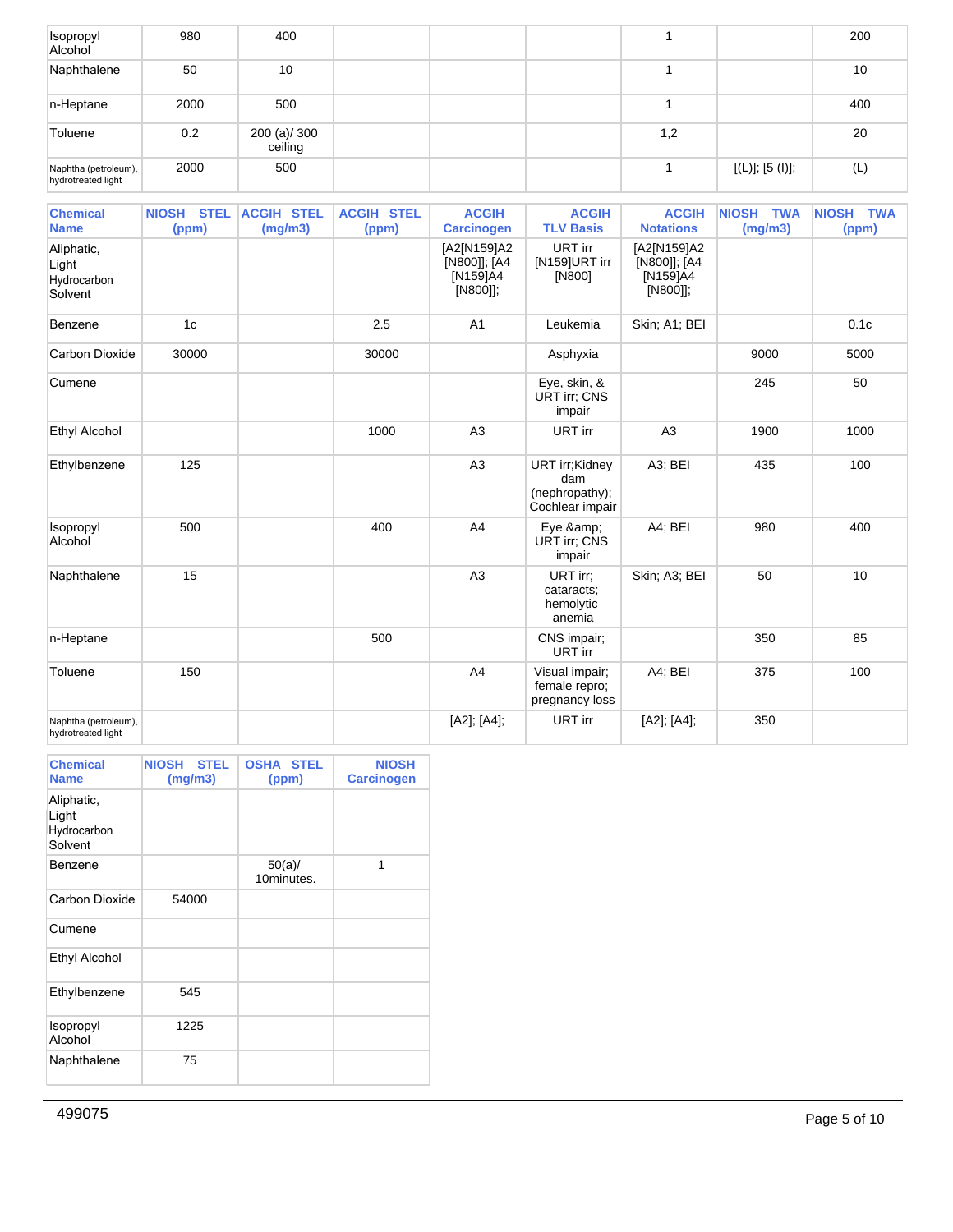| n-Heptane                                  |     |                           |  |
|--------------------------------------------|-----|---------------------------|--|
| Toluene                                    | 560 | 500ppm /10<br>minutes (a) |  |
| Naphtha (petroleum),<br>hydrotreated light |     |                           |  |

(C) - Ceiling limit, (L) - Exposure by all routes should be carefully controlled to levels as low as possible, A1 - Confirmed Human Carcinogen, A3 - Confirmed Animal Carcinogen with Unknown Relevance to Humans, A4 - Not Classifiable as a Human Carcinogen, BEI - Substances for which there is a Biological Exposure Index or Indices, CNS - Central nervous system, impair - Impairment, irr - Irritation, repro - reproductive, URT - Upper respiratory tract

## **SECTION 9) PHYSICAL AND CHEMICAL PROPERTIES**

| <b>Physical and Chemical Properties</b> |                             |
|-----------------------------------------|-----------------------------|
| Density                                 | 6.03 lb/gal                 |
| Density VOC                             | 5.82 lb/gal                 |
| % VOC                                   | 96.45%                      |
| Appearance                              | Clear liquid                |
| <b>Odor Threshold</b>                   | N.A.                        |
| <b>Odor Description</b>                 | N.A.                        |
| pH                                      | N.A.                        |
| <b>Water Solubility</b>                 | N.A.                        |
| Flammability                            | Flash point below 73°F/23°C |
| Vapor Pressure                          | N.A.                        |
| <b>Flash Point</b>                      | N.A.                        |
| Viscosity                               | N.A.                        |
| Lower Explosion Level                   | N.A.                        |
| <b>Upper Explosion Level</b>            | N.A.                        |
| Vapor Density                           | N.A.                        |
| <b>Melting Point</b>                    | N.A.                        |
| <b>Freezing Point</b>                   | N.A.                        |
| Low Boiling Point                       | N.A.                        |
| High Boiling Point                      | N.A.                        |
| Decomposition Pt                        | N.A.                        |
| Auto Ignition Temp                      | N.A.                        |
| <b>Evaporation Rate</b>                 | Slower than ether           |

**SECTION 10) STABILITY AND REACTIVITY**

## **Stability**

The product is stable under normal storage conditions.

#### **Conditions to Avoid**

Avoid heat, sparks, flame, high temperature and contact with incompatible materials.

#### **Incompatible Materials**

Avoid strong oxidizers, reducers, acids, and alkalis.

# **Hazardous Reactions/Polymerization**

None known.

## **Hazardous Decomposition Products**

None known.

**SECTION 11) TOXICOLOGICAL INFORMATION**

**Skin Corrosion/Irritation**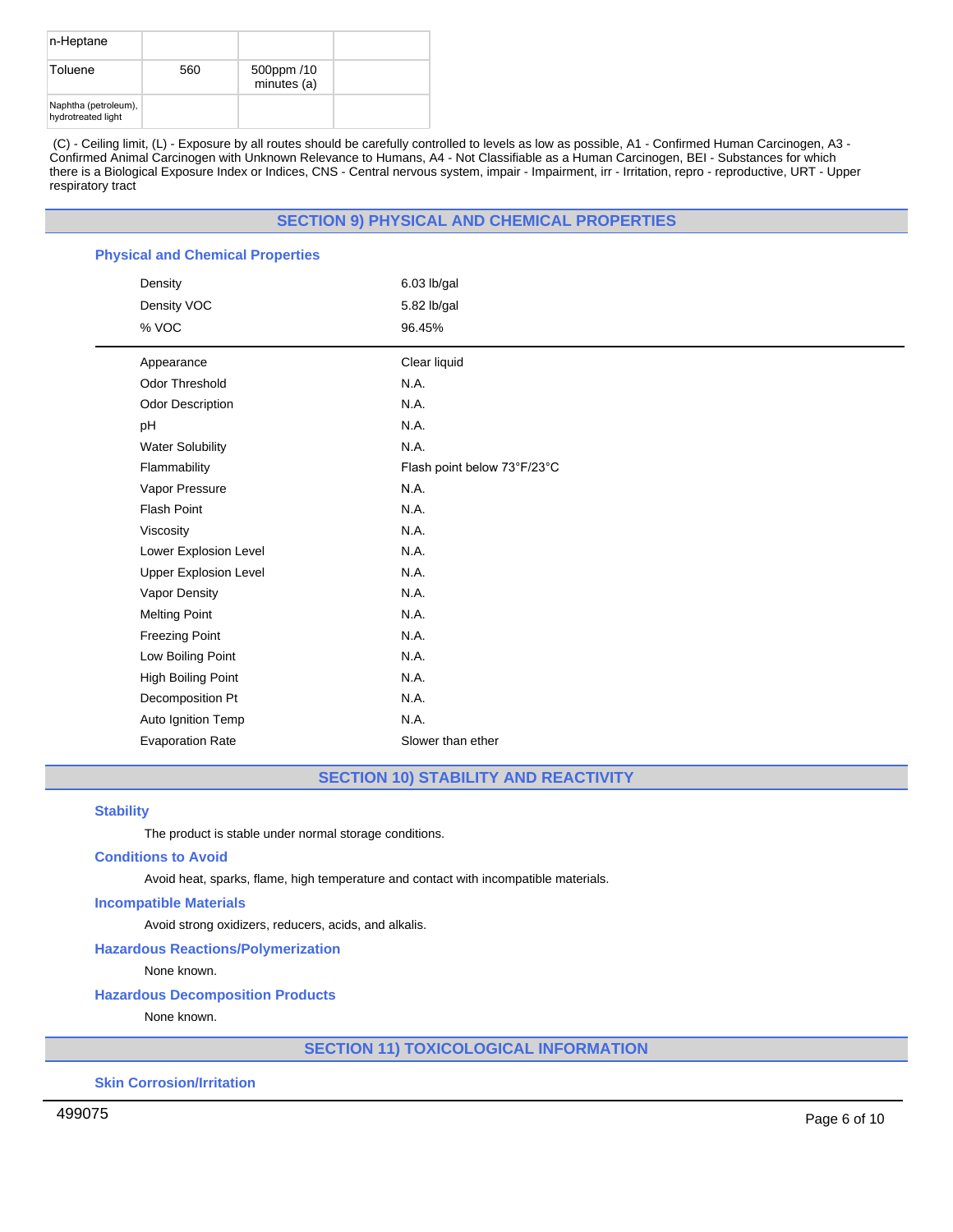Causes skin irritation.!

#### **Likely Route of Exposure**

Inhalation, ingestion, skin absorption.

## **Serious Eye Damage/Irritation**

Causes serious eye irritation.

## **Carcinogenicity**

May cause cancer.

## **Germ Cell Mutagenicity**

May cause genetic defects.

## **Reproductive Toxicity**

No data available.

## **Respiratory/Skin Sensitization**

No data available.

# **Specific Target Organ Toxicity - Single Exposure**

May cause drowsiness or dizziness.

## **Specific Target Organ Toxicity - Repeated Exposure**

No data available.

## **Aspiration Hazard**

May be fatal if swallowed and enters airways.

## **Acute Toxicity**

0000064-17-5 Ethyl Alcohol

Inhalation can irritate the nose, throat and lungs.

0000067-63-0 Isopropyl Alcohol

If ingested causes drunkenness and vomiting. Inhalation can irritate the nose and throat.

LC50 (Rat, Inhalation) = 16,000 ppm/8H Reference : Registry of Toxic Effects of Chemical Substances If ingested causes drunkenness and vomiting. Inhalation can irritate the nose and throat.

LC50 (Rat, Inhalation) = 16,000 ppm/8H Reference : Registry of Toxic Effects of Chemical Substances If ingested causes

drunkenness and vomiting. Inhalation can irritate the nose and throat.

0000142-82-5 n-Heptane

Exposure can cause headache, lightheadedness, dizziness, lack of coordination and loss of consciousness.

0064742-49-0 Naphtha (petroleum), hydrotreated light

May cause Central Nervous System (CNS) depression.

## **Potential Health Effects - Miscellaneous**

## 0000064-17-5 Ethyl Alcohol

The following medical conditions may be aggravated by exposure: liver disease. Tests in some laboratory animals indicate this compound may have embryotoxic activity. Tests in animals demonstrate reproductive toxicity. Ingestion may cause any of the following: stupor (central nervous system depression), gastrointestinal irritation. If absorbed through the skin, may be: harmful.

## 0000067-63-0 Isopropyl Alcohol

The following medical conditions may be aggravated by exposure: dermatitis, respiratory disease. Developmental toxicity was seen in rat's offspring at doses that were maternally toxic. Contact will cause moderate to severe redness and swelling, itching, tingling sensation, painful burning. May cause injury to the cornea of the eyes. Prolonged or repeated exposure may cause damage to any of the following organs/systems: liver. Ingestion studies on laboratory animals showed that very high oral doses caused increased liver and kidney weights.

## 0000091-20-3 Naphthalene

Is an IARC, NTP or OSHA carcinogen. Tests in some laboratory animals demonstrate carcinogenic activity. Increased susceptibility to the effects of this material may be observed in people with preexisting disease of any of the following: kidneys, liver. Recurrent overexposure may result in liver and kidney injury. WARNING: This chemical is known to the State of California to cause cancer.

## 0000100-41-4 Ethylbenzene

Is an IARC, NTP or OSHA carcinogen. Increased susceptibility to the effects of this material may be observed in people with preexisting disease of any of the following: central nervous system, kidneys, liver, lungs. Recurrent overexposure may result in liver and kidney injury. Studies in laboratory animals have shown reproductive, embryotoxic and developmental effects. WARNING: This chemical is known to the State of California to cause cancer.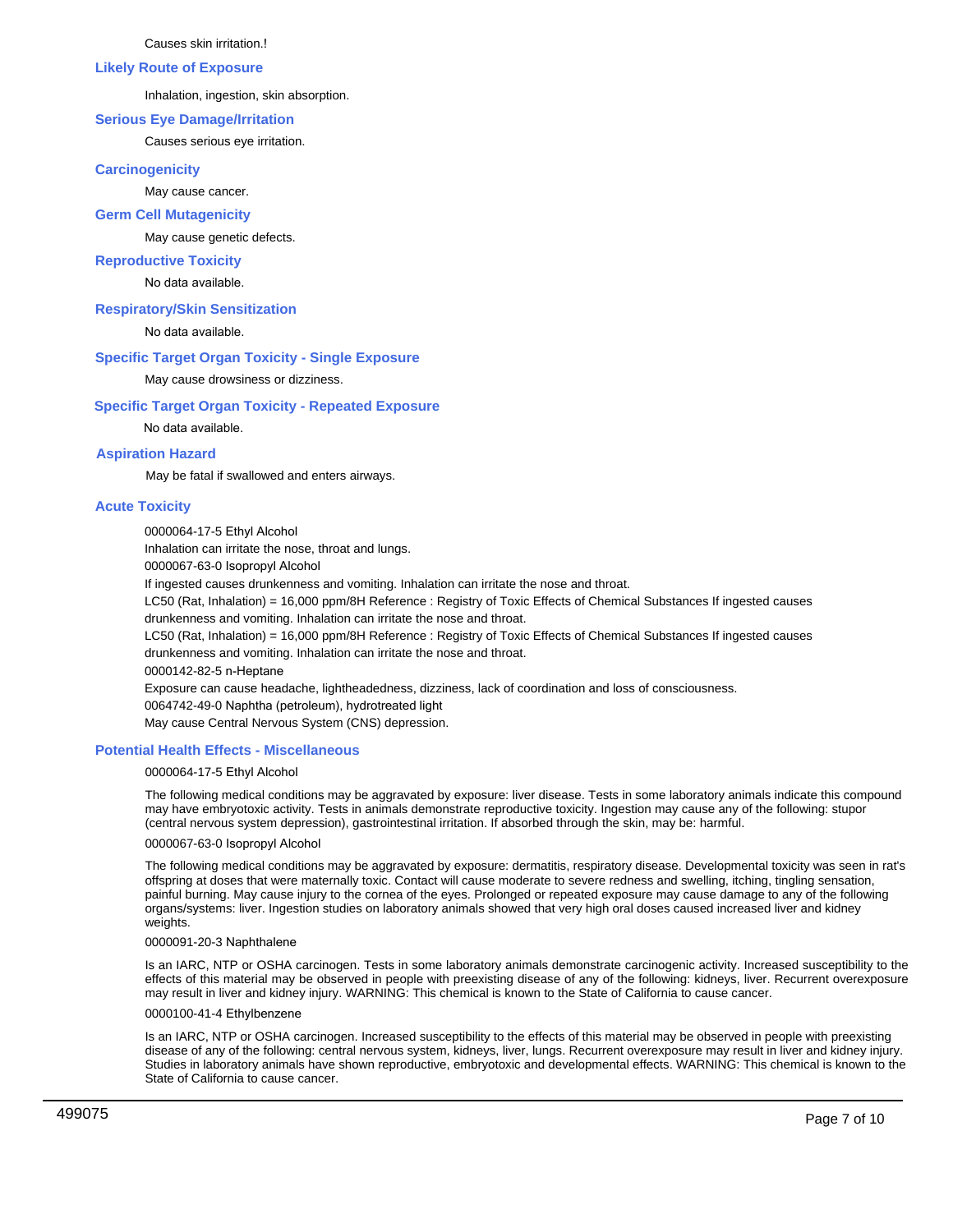#### 0000108-88-3 Toluene

Increased susceptibility to the effects of this material may be observed in people with preexisting disease of any of the following: central nervous system, kidneys, liver, respiratory system, skin. Can be absorbed through the skin in harmful amounts. Recurrent overexposure may result in liver and kidney injury. High airborne levels have produced irregular heart beats in animals and occasional palpitations in humans. Rats exposed to very high airborne levels have exhibited high frequency hearing deficits. The significance of this to man is unknown. WARNING: This chemical is known to the State of California to cause birth defects or other reproductive harm.

#### 0000142-82-5 n-Heptane

Increased susceptibility to the effects of this material may be observed in people with preexisting disease of any of the following: central nervous system, respiratory system, skin. May cause central nervous system effects such as dizziness, headache, nausea, and loss of consciousness. Laboratory studies with rats have shown that petroleum distillates can cause kidney damage and kidney or liver tumors. These effects were not seen in similar studies with guinea pigs, dogs, or monkeys. Several studies evaluating petroleum workers have not shown a significant increase of kidney damage or an increase in kidney or liver tumors. Aspiration may occur during swallowing or vomiting, resulting in lung damage.

0064742-89-8 Aliphatic, Light Hydrocarbon Solvent

Laboratory studies with rats have shown that petroleum distillates can cause kidney damage and kidney or liver tumors. These effects were not seen in similar studies with guinea pigs, dogs, or monkeys. Several studies evaluating petroleum workers have not shown a significant increase of kidney damage or an increase in kidney or liver tumors.

#### **Chronic Exposure**

0000108-88-3 Toluene

TERATOGENIC EFFECTS:Toluene has been Classified as POSSIBLE for humans.

0000098-82-8 Cumene

TERATOGENIC EFFECTS:Cumene has been Classified as POSSIBLE for humans.

0000100-41-4 Ethylbenzene

CARCINOGENIC EFFECTS: Ethyl Benzene has been listed by IARC as Group 2B, Possibly Carcinogenic to Humans.!

TERATOGENIC EFFECTS: Ethyl Benzene has been Classified as POSSIBLE for humans.

0000142-82-5 n-Heptane

LC50 (rat): approximately 25000 ppm (4-hour exposure); cited as 103 g/m3 (4-hour exposure) (6)

LD50 (oral, rat): Greater than 15000 mg/kg (4)

0000064-17-5 Ethyl Alcohol

LC50 (mouse): Approximately 21000 ppm (4-hour exposure); cited as 39 g/m3 (4-hour exposure) (1, unconfirmed)

LD50(oral, rat):!7060 mg/kg (41); 10600 mg/kg (41); 13660 mg/kg (37) LD50(oral, mouse):!3450 mg/kg (1, unconfirmed) LD50(oral, guinea pig):!5560 mg/kg (37)

0000067-63-0 Isopropyl Alcohol

LC50 (rat): 17000 ppm (4-hour exposure); cited as 12000 ppm (8-hour exposure) (18)

LD50 (oral, male rat): 4710 mg/kg (cited as 6.0 mL/kg) (19) LD50 (oral, mouse): 3600 mg/kg (20, unconfirmed) LD50 (dermal, rabbit): 12870 mg/kg (cited as 16.4 mL/kg) (14) 0000100-41-4 Ethylbenzene LC50 (inhalation, rat): 4000 ppm; 4-hour exposure (3)

LD50 (oral, rat): 3.5 g/kg (1,3,5,10) LD50 (oral, rat): 4.72 g/kg (3,5,7,8) LD50 (dermal, rabbit): 17.8 g/kg (11)

0000108-88-3 Toluene

LC50 (rat): 8800 ppm (4-hour exposure) (2) LC50 (rat): 6000 ppm (6-hour exposure) (3)

LD50 (oral, rat): 2600 to 7500 mg/kg (3,5,11,17)

LD50 (oral, neonatal rat): less than 870 mg/kg (3) LD50 (dermal, rabbit): 12,225 mg/kg (reported as 14.1 ml/kg) (1)

0000098-82-8 Cumene

LC50 (inhalation, mouse): 10 mg/L; (2000 ppm); 7-hr exposure (1,3) LC50 (inhalation, rat): 39 mg/L (8000 ppm); 4-hr exposure (1,3,6)

LD50 (oral, rat): Reported as 1.4 g/kg and 2.26 g/kg (1,3,4) LD50 (skin, rabbit): 10627 mg/kg (4)

**Naphthalene** 0000091-20-3

LC50: Insufficient data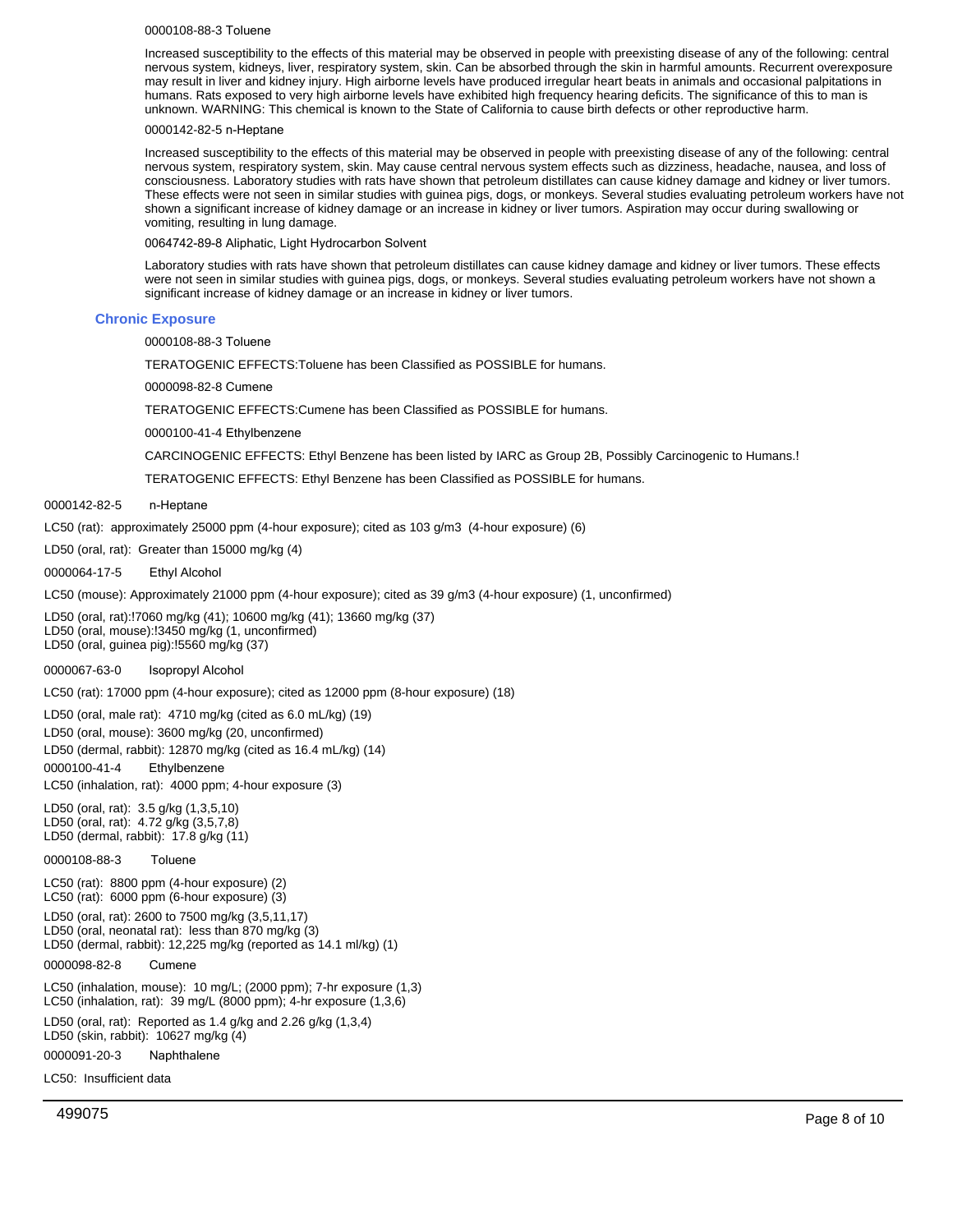LD50 (oral, mouse): 533 mg/kg (male); 710 mg/kg (female) (1) LD50 (oral, rat): 1780 mg/kg (2)

## 0000071-43-2 Benzene

LC50 (rat): 13,700 ppm (4 hour exposure) (26); 9,980 ppm (7 hour exposure) (13,200 ppm - equivalent 4 hour exposure) (18)

LD50 (oral, rat): 930 mg/kg (19); 5,600 mg/kg (2); 11.4 ml/kg (10,032 mg/kg) (21) LD50 (oral, mouse): 4,700 mg/kg (11; unconfirmed) LD50 (skin, rabbit and guinea pig): Greater than 9,400 mg/kg (20)

# **SECTION 12) ECOLOGICAL INFORMATION**

#### **Toxicity**

Very toxic to aquatic life with long lasting effects.

**Persistence and Degradability**

No data available.

**Bio-Accumulative Potential**

No data available.

#### **Mobility in Soil**

No data available.

# **Other Adverse Effects**

No data available.

## **SECTION 13) DISPOSAL CONSIDERATIONS**

#### **Waste Disposal**

Under RCRA, it is the responsibility of the user of the product, to determine at the time of disposal whether the product meets RCRA criteria for hazardous waste. Waste management should be in full compliance with federal, state, and local laws.

Empty containers retain product residue which may exhibit hazards of material, therefore do not pressurize, cut, glaze, weld or use for any other purposes. Return drums to reclamation centers for proper cleaning and reuse.

## **SECTION 14) TRANSPORT INFORMATION**

|                                            |                     | <b>IATA Information   IMDG Information</b> | <b>U.S. DOT</b><br><b>Information</b> |
|--------------------------------------------|---------------------|--------------------------------------------|---------------------------------------|
| <b>UN</b> number:                          | UN1950              | UN1950                                     | UN1950                                |
| <b>Proper shipping</b><br>name:            | Aerosols, flammable | Aerosols                                   | Aerosols                              |
| <b>Hazard class:</b>                       | 21                  | 21                                         | 21                                    |
| Packaging group:                           | <b>NA</b>           | <b>NA</b>                                  | <b>NA</b>                             |
| <b>Note / Special</b><br><b>Provision:</b> | (LTD QTY)           | (LTD QTY)                                  | (LTD QTY)                             |

## **SECTION 15) REGULATORY INFORMATION**

| <b>CAS</b>   | <b>Chemical Name</b>                    | % By Weight   | <b>Regulation List</b>                      |
|--------------|-----------------------------------------|---------------|---------------------------------------------|
| 0000142-82-5 | n-Heptane                               | 18% - 30%     | SARA312, VOC, TSCA, ACGIH, OSHA             |
| 0426260-76-6 | Heptane, branched, cyclic and linear    | $14\% - 23\%$ | SARA312.TSCA                                |
| 0064742-49-0 | Naphtha (petroleum), hydrotreated light | $11\% - 24\%$ | SARA312, VOC, TSCA, ACGIH, OSHA             |
| 0064742-89-8 | Aliphatic, light hydrocarbon solvent    | $11\% - 24\%$ | SARA312, VOC, TSCA, ACGIH, OSHA             |
| 0000064-17-5 | Ethyl Alcohol                           | $3% - 6%$     | SARA312, VOC, TSCA, ACGIH, OSHA             |
| 0000067-63-0 | <b>Isopropyl Alcohol</b>                | $3% - 6%$     | SARA313, SARA312, VOC, TSCA,<br>ACGIH, OSHA |
| 0000124-38-9 | Carbon Dioxide                          | $2\% - 4\%$   | SARA312, TSCA, ACGIH, OSHA                  |